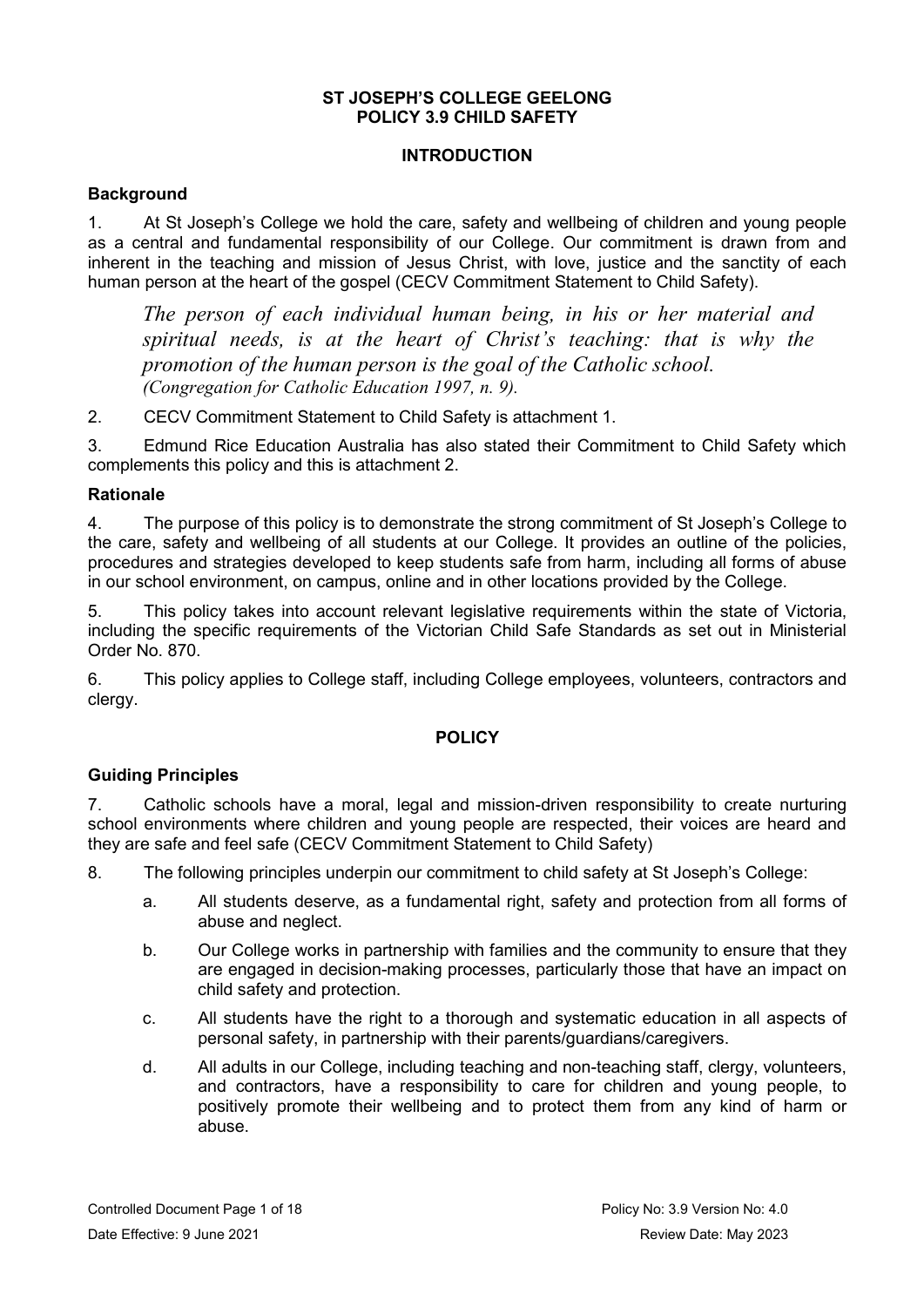- e. The policies, guidelines and codes of conduct for the care, wellbeing and protection of students are based on honest, respectful and trusting relationships between adults and children and young people.
- f. Policies and practices demonstrate compliance with legislative requirements and cooperation with the Church, governments, the police and human services agencies.
- g. All persons involved in situations where harm is suspected or disclosed must be treated with sensitivity, dignity and respect.
- h. Staff, clergy, volunteers, contractors, parents and students should feel free to raise concerns about child safety, knowing these will be taken seriously by College leadership.
- i. Appropriate confidentiality will be maintained, with information being provided to those who have a right or a need to be informed, either legally or pastorally.

# **Definitions used in this Policy**

- 9. The definitions of terms used in this policy are:
	- a. **Child**: A child or a young person enrolled as a student at the school.
	- b. **Child abuse** includes:
		- (1) any act committed against a child involving:
			- (a) a sexual offence
			- (b) an offence under section 49B(2) of the Crimes Act 1958 (grooming)
		- (2) the infliction, on a child, of:
			- (a) physical violence
			- (b) serious emotional or psychological harm
		- (3) serious neglect of a child. [\(Ministerial Order No. 870\)](http://www.gazette.vic.gov.au/gazette/Gazettes2016/GG2016S002.pdf)
	- c. **Child safety** encompasses matters related to protecting all children from child abuse, managing the risk of child abuse, providing support to a child at risk of child abuse, and responding to incidents or allegations of child abuse. [\(Ministerial Order No. 870\)](http://www.gazette.vic.gov.au/gazette/Gazettes2016/GG2016S002.pdf)
	- d. **Child neglect**: Includes a failure to provide the child with an adequate standard of nutrition, medical care, clothing, shelter or supervision to the extent that the health and physical development of the child is significantly impaired or placed at serious risk. [\(PROTECT: Identifying and responding to all forms of abuse in Victorian](http://www.cecv.catholic.edu.au/getmedia/ebe135a4-d1b3-48a0-81fe-50d4fc451bcd/Identifying-and-Responding-to-All-Forms-of-Abuse.aspx#page=27)  [schools\)](http://www.cecv.catholic.edu.au/getmedia/ebe135a4-d1b3-48a0-81fe-50d4fc451bcd/Identifying-and-Responding-to-All-Forms-of-Abuse.aspx#page=27).
	- e. **Child physical abuse**: Generally, consists of any non-accidental infliction of physical violence on a child by any person. [\(PROTECT: Identifying and responding to all forms](https://www.cecv.catholic.edu.au/getmedia/ebe135a4-d1b3-48a0-81fe-50d4fc451bcd/Identifying-and-Responding-to-All-Forms-of-Abuse.aspx#page=15)  [of abuse in Victorian schools\)](https://www.cecv.catholic.edu.au/getmedia/ebe135a4-d1b3-48a0-81fe-50d4fc451bcd/Identifying-and-Responding-to-All-Forms-of-Abuse.aspx#page=15).
	- f. **Child sexual abuse**: Is when a person uses power or authority over a child to involve them in sexual activity. It can include a wide range of sexual activity and does not always involve physical contact or force. [\(PROTECT: Identifying and responding to all](https://www.cecv.catholic.edu.au/getmedia/ebe135a4-d1b3-48a0-81fe-50d4fc451bcd/Identifying-and-Responding-to-All-Forms-of-Abuse.aspx#page=17)  [forms of abuse in Victorian schools\)](https://www.cecv.catholic.edu.au/getmedia/ebe135a4-d1b3-48a0-81fe-50d4fc451bcd/Identifying-and-Responding-to-All-Forms-of-Abuse.aspx#page=17).
	- g. **Emotional child abuse**: Occurs when a child is repeatedly rejected, isolated or frightened by threats, or by witnessing family violence. [\(PROTECT: Identifying and](https://www.cecv.catholic.edu.au/getmedia/ebe135a4-d1b3-48a0-81fe-50d4fc451bcd/Identifying-and-Responding-to-All-Forms-of-Abuse.aspx#page=26)  [responding to all forms of abuse in Victorian schools\)](https://www.cecv.catholic.edu.au/getmedia/ebe135a4-d1b3-48a0-81fe-50d4fc451bcd/Identifying-and-Responding-to-All-Forms-of-Abuse.aspx#page=26).
	- h. **Grooming:** Is when a person engages in predatory conduct to prepare a child for sexual activity at a later date. It can include communication and/or attempting to befriend or establish a relationship or other emotional connection with the child or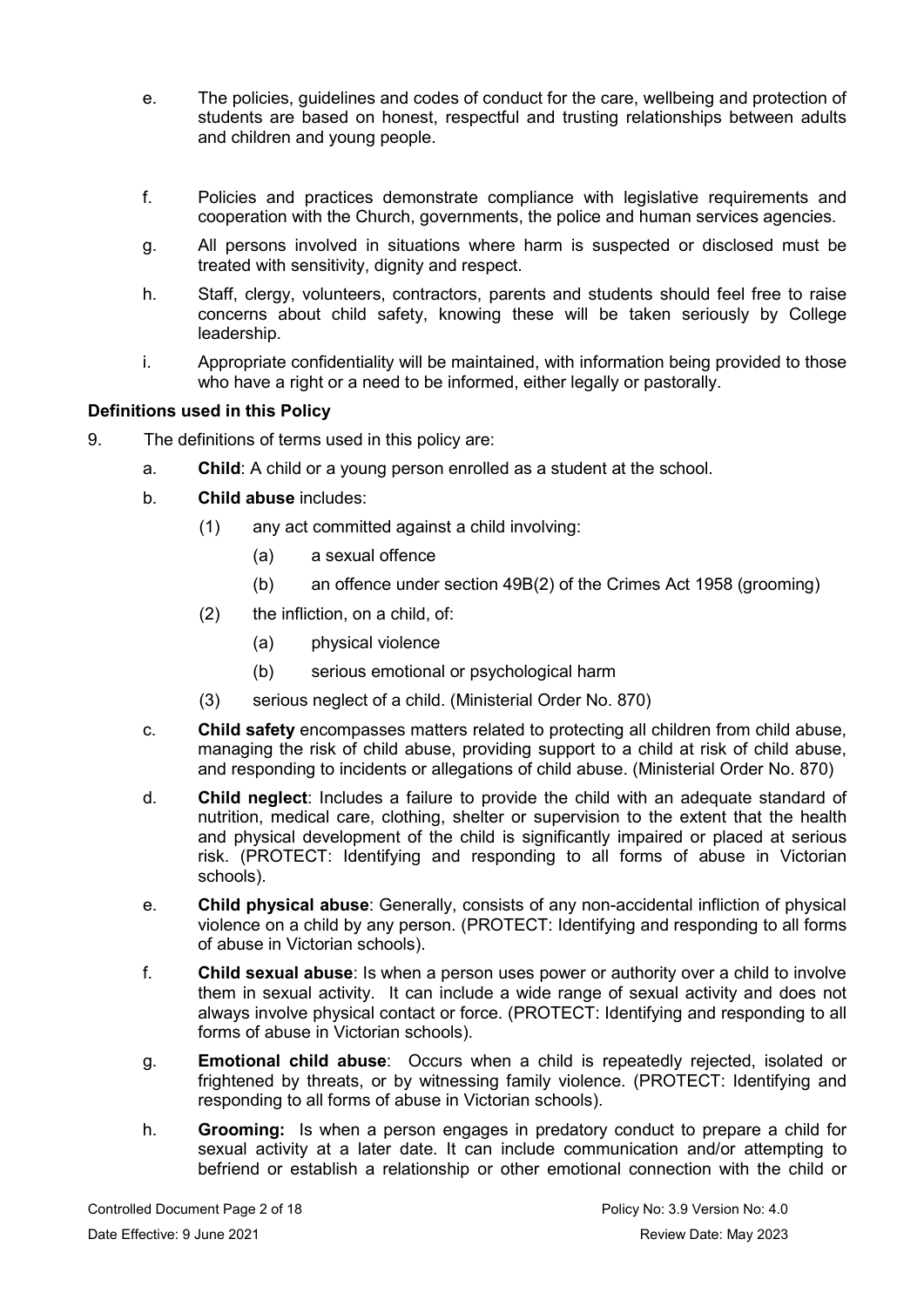their parent/carer. [\(PROTECT: Identifying and responding to all forms of abuse in](https://www.cecv.catholic.edu.au/getmedia/ebe135a4-d1b3-48a0-81fe-50d4fc451bcd/Identifying-and-Responding-to-All-Forms-of-Abuse.aspx#page=20)  [Victorian schools\)](https://www.cecv.catholic.edu.au/getmedia/ebe135a4-d1b3-48a0-81fe-50d4fc451bcd/Identifying-and-Responding-to-All-Forms-of-Abuse.aspx#page=20).

- i. **Mandatory Reporting:** The legal requirement under the *Children, Youth and Families Act 2005 (Vic.)* to protect children from harm relating to physical and sexual abuse. The principal, teachers, medical practitioners and nurses at a school are mandatory reporters under this Act. [\(PROTECT: Identifying and responding to all](https://www.cecv.catholic.edu.au/getmedia/ebe135a4-d1b3-48a0-81fe-50d4fc451bcd/Identifying-and-Responding-to-All-Forms-of-Abuse.aspx#page=20)  [forms of abuse in Victorian schools\)](https://www.cecv.catholic.edu.au/getmedia/ebe135a4-d1b3-48a0-81fe-50d4fc451bcd/Identifying-and-Responding-to-All-Forms-of-Abuse.aspx#page=20).
- j. **Reasonable Belief:** When school staff are concerned about the safety and wellbeing of a child or young person, they must assess that concern to determine if a report should be made to the relevant agency. This process of considering all relevant information and observations is known as forming a 'reasonable belief'. A 'reasonable belief' or a 'belief on reasonable grounds' is not the same as having proof but is more than mere rumour or speculation. A 'reasonable belief' is formed if a reasonable person in the same position would have formed the belief on the same grounds. [\(PROTECT: Identifying and responding to all forms of abuse in Victorian schools\)](http://www.cecv.catholic.edu.au/getmedia/ebe135a4-d1b3-48a0-81fe-50d4fc451bcd/Identifying-and-Responding-to-All-Forms-of-Abuse.aspx#page=35)
- k. **School environment** means any physical or virtual place made available or authorised by the school governing authority for use by a child during or outside school hours, including:
	- (1) a campus of the school
	- (2) online school environments (including email and intranet systems)
	- (3) other locations provided by the school for a child's use (including, without limitation, locations used for school camps, sporting events, excursions, competitions, and other events). [\(Ministerial Order No.](http://www.gazette.vic.gov.au/gazette/Gazettes2016/GG2016S002.pdf) 870)
- l. **School staff** means an individual working in a school environment who is:
	- (1) directly engaged or employed by a school governing authority
	- (2) a volunteer or a contracted service provider (whether or not a body corporate or any other person is an intermediary)
	- (3) a minister of religion. [\(Ministerial Order No. 870\)](http://www.gazette.vic.gov.au/gazette/Gazettes2016/GG2016S002.pdf)

# **Policy Commitments**

10. All students enrolled at St Joseph's College have the right to feel safe and be safe. The wellbeing of children in our care will always be our first priority and we do not and will not tolerate child abuse. We aim to create a child-safe and child-friendly environment where children are free to enjoy life to the full without any concern for their safety. There is particular attention paid to the most vulnerable children, including Aboriginal and Torres Strait Islander children, children from culturally and/or linguistically diverse backgrounds, and children with a disability.

# 11. **Our commitment to our students**:

- a. We commit to the safety and wellbeing of all children and young people enrolled in our College.
- b. We commit to providing children and young people with positive and nurturing experiences.
- c. We commit to listening to children and young people and empowering them by taking their views seriously, and addressing any concerns that they raise with us.
- d. We commit to taking action to ensure that children and young people are protected from abuse or harm.
- e. We commit to teaching children and young people the necessary skills and knowledge to understand and maintain their personal safety and wellbeing.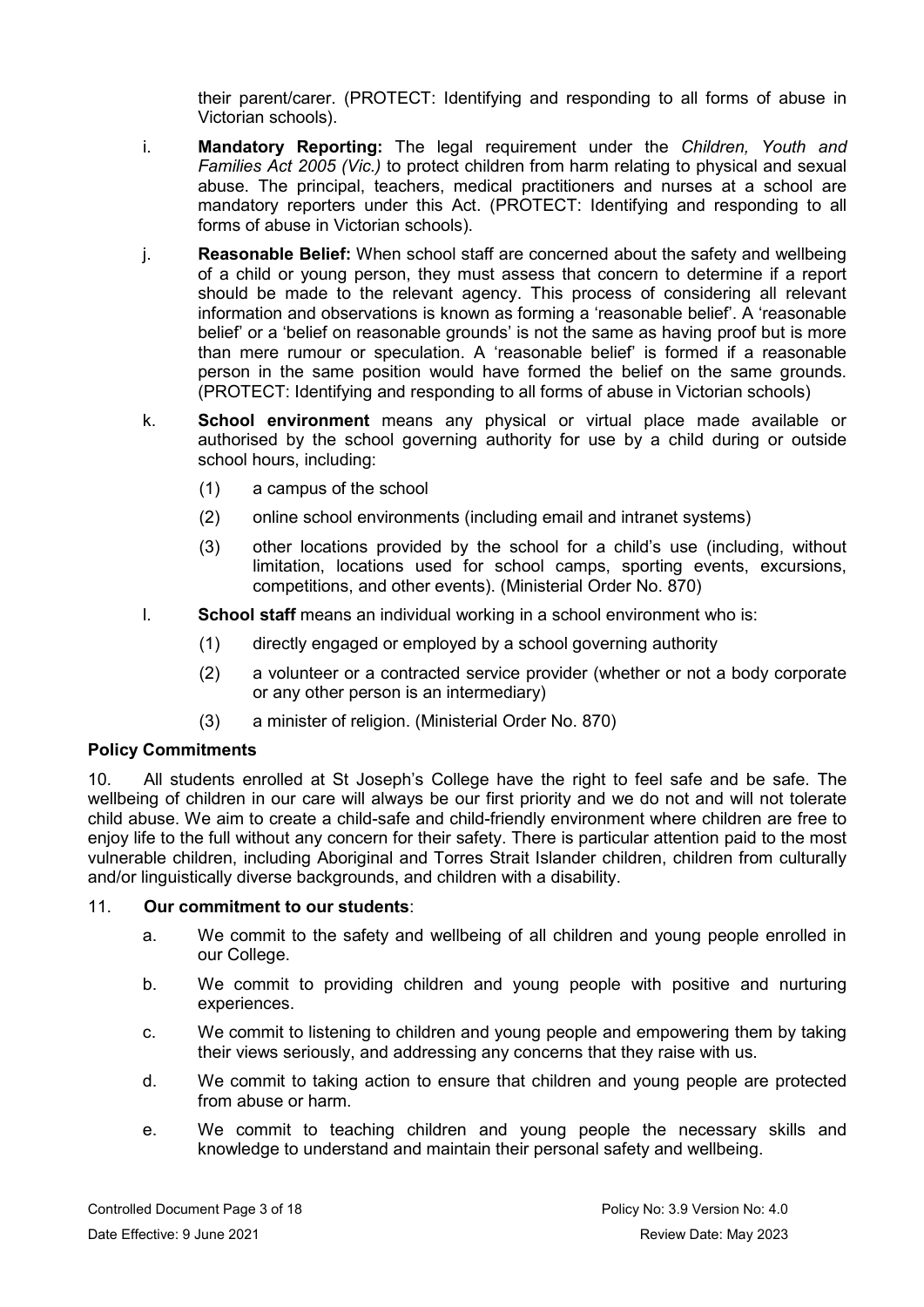f. We commit to seeking input and feedback from students regarding the creation of a safe school environment.

# 12. **Our commitment to parents and carers:**

- a. We commit to communicating honestly and openly with parents and carers about the wellbeing and safety of their children.
- b. We commit to engaging with, and listening to, the views of parents and carers about our child-safety practice, policies and procedures.
- c. We commit to transparency in our decision-making with parents and carers where it will not compromise the safety of children or young people.
- d. We commit to acknowledging the cultural diversity of students and families, and being sensitive to how this may impact on student safety issues.
- e. We commit to continuously reviewing and improving our systems to protect children from abuse.

# 13. **Our commitment to our school staff (school employees, volunteers, contractors and clergy)**:

- a. We commit to providing all St Joseph's College staff with the necessary support to enable them to fulfil their roles. This will include regular and appropriate learning opportunities.
- b. We commit to providing regular opportunities to clarify and confirm policy and procedures in relation to child safety and young people's protection and wellbeing. This will include annual training in the principles and intent of the Child Safety Policy and Child Safety Code of Conduct, and staff responsibilities to report concerns.
- c. We commit to listening to all concerns voiced by St Joseph's College staff, clergy, volunteers, and contractors about keeping children and young people safe from harm.
- d. We commit to providing opportunities for St Joseph's College school employees, volunteers, contractors and clergy to receive formal debriefing and counselling arising from incidents of the abuse of a child or young person.

# **Responsibilities and Organisational Arrangements**

14. Everyone employed or volunteering at St Joseph's College has a responsibility to understand the important and specific role he/she plays individually and collectively to ensure that the wellbeing and safety of all students is at the forefront of all they do and every decision they make. [\(CECV](http://cevn.cecv.catholic.edu.au/WorkArea/DownloadAsset.aspx?id=8589940582)  [Commitment Statement to Child Safety\)](http://cevn.cecv.catholic.edu.au/WorkArea/DownloadAsset.aspx?id=8589940582)

15. The College has allocated roles and responsibilities for child safety as follows.

- a. **Responsibilities of College Leadership**. The principal, the College governing authority and College leaders at St Joseph's College recognise their particular responsibility to ensure the development of preventative and proactive strategies that promote a culture of openness, awareness of and shared responsibility for child safety. Responsibilities include:
	- (1) creating an environment for children and young people to be safe and to feel safe,
	- (2) upholding high principles and standards for all staff, clergy, volunteers, and contractors,
	- (3) promoting models of behaviour between adults and children and young people based on mutual respect and consideration,
	- (4) ensuring thorough and rigorous practices are applied in the recruitment, screening and ongoing professional learning of staff,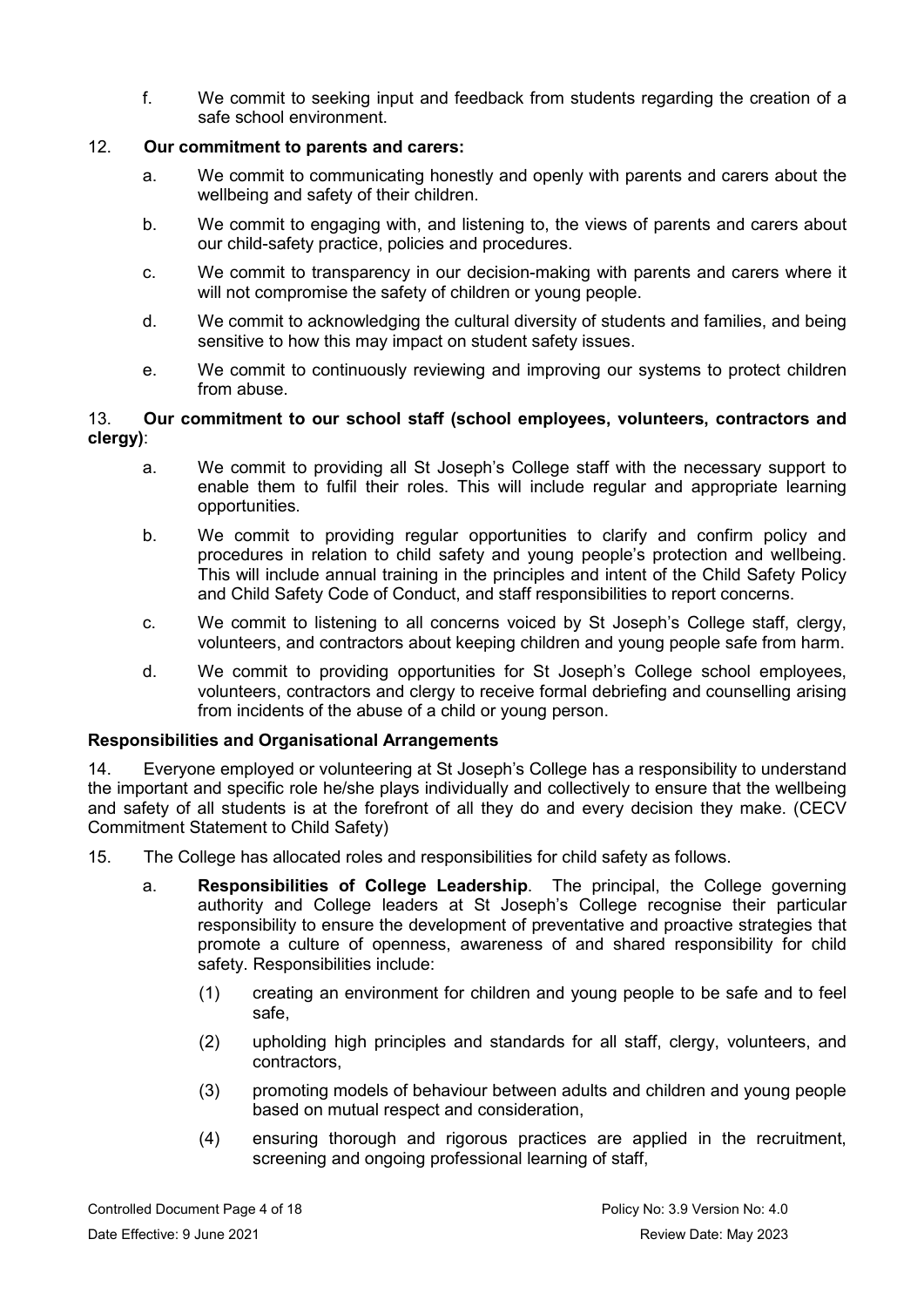- (5) ensuring that College personnel have regular and appropriate learning to develop their knowledge of, openness to and ability to address child safety matters,
- (6) providing regular opportunities to clarify and confirm legislative obligations, policy and procedures in relation to child and young people's protection and wellbeing,
- (7) ensuring the College meets the specific requirements of the Victorian Child Safe Standards as set out in [Ministerial Order No. 870,](http://www.gazette.vic.gov.au/gazette/Gazettes2016/GG2016S002.pdf) and
- (8) ensuring the College takes specific action to protect children from abuse in line with the three new criminal offences introduced under the *Crimes Act 1958 (Vic.)* and in line with the *[PROTECT: Identifying and responding to all](http://www.cecv.catholic.edu.au/getmedia/ebe135a4-d1b3-48a0-81fe-50d4fc451bcd/Identifying-and-Responding-to-All-Forms-of-Abuse.aspx)  [forms of abuse in Victorian schools](http://www.cecv.catholic.edu.au/getmedia/ebe135a4-d1b3-48a0-81fe-50d4fc451bcd/Identifying-and-Responding-to-All-Forms-of-Abuse.aspx)*.
- b. **Responsibilities of College Staff**. Responsibilities of College staff (College employees, volunteers, contractors and clergy) include:
	- (1) treating children and young people with dignity and respect, acting with propriety, providing a duty of care, and protecting children and young people in their care;
	- (2) following the legislative and internal College processes in the course of their work, if they form a reasonable belief that a child or young person has been or is being abused or neglected;
	- (3) providing a physically and psychologically safe environment where the wellbeing of children and young people is nurtured;
	- (4) undertaking regular training and education in order to understand their individual responsibilities in relation to child safety and the wellbeing of children and young people;
	- (5) assisting children and young people to develop positive, responsible and caring attitudes and behaviours which recognise the rights of all people to be safe and free from abuse; and
	- (6) following the College's Child Safety Code of Conduct.
- c. **Child Safety Lead.** Responsibility for child safety is everyone's responsibility. To support the continual renewal and monitoring, the Deputy Principal Staff and Student Wellbeing will hold the role of Child Safety Lead. This role will be responsible for:
	- (1) education and promotion of child safety within the College community,
	- (2) review of this policy, and
	- (3) revision of the Child Safety Code of Conduct.
- d. **Child Safety Committee.** The purpose of the Child Safety Committee is to ensure there is a healthy culture of child safety at St Joseph's College. The committee spend time reviewing and deliberating the seven Victorian Child Safe Standards which aim to improve the way the College provides services to children that prevent and respond to child abuse. A separate terms of reference is to be held for the committee.
- e. **Child Safety Officer.** The College will identify, train and promote staff to perform the role of Child Safety Officer. Supporting the Deputy Principal Staff and Student Wellbeing, their primary role is to provide advice on our Child Safety Policy, Child Protection Reporting obligations Policy and the Child Protection Program. Specifically:
	- (1) Provide Authoritative Advice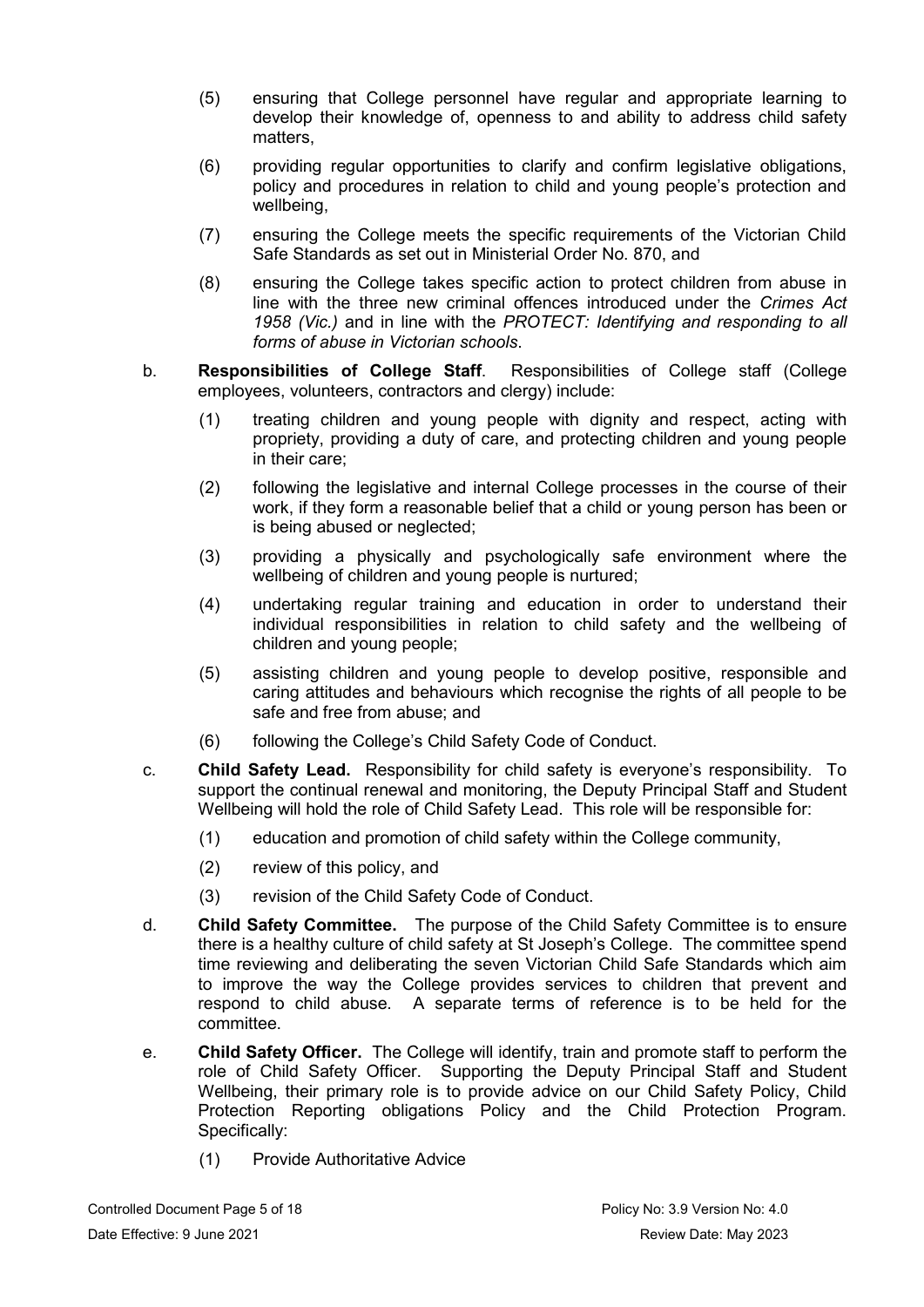- (a) Act as a source of support, advice and expertise to staff on matters of child safety.
- (b) Liaise with the principal and College leaders to maintain the visibility of child safety.
- (c) Support the College's child safety culture, including being a child safety champion and providing coordination in communicating, implementing, monitoring, enhancing and reporting on strategies to embed a culture of child safety.
- (2) Raise Awareness
	- (a) Ensure the College's policies are known and used appropriately.
	- (b) Ensure the College's child safety policy is reviewed in the context of College self-evaluation undertaken as part of the College accountability framework.
	- (c) Ensure the child protection policy is available publicly and parents are aware of the fact that referrals about suspected abuse or neglect may be made and the role of the College in this.
	- (d) Be alert to the specific needs of children in need, those with special educational needs and young carers.
	- (e) Encourage among all staff a culture of listening to children and taking account of their wishes and feelings in any measures to protect them.
- (3) Train
	- (a) Being authoritative in providing advice by:
		- i. keeping their skills up to date with appropriate training carried out every two years
		- ii. having a working knowledge of how the Department of Health and Human Services (DHHS) and Community Service Organisations conduct a child protection case conference to be able to attend and contribute to these effectively when required to do so.
	- (b) Be able to keep detailed, accurate, secure written records of concerns and referrals.
	- (c) Ensure each member of staff has access to and understands the College's child safety policy and procedures, especially new and part time staff.
	- (d) Make sure staff are aware of training opportunities and the latest DHHS and DET policies and guidance.

# **Annual Child Safe Strategy Action Plan**

16. To ensure the College is a Child Safe environment and is continually seeking to achieve the highest standards in Child Safety, strategies to embed a culture of child safety at the College need to be developed, implemented and reviewed. The Annual Child Safe Strategy Action Plan developed by the Child Safe Committee will guide the actions of the College. This will become a critical tool in informing the College community about the Child Safe Standard strategies and allocated roles and responsibilities.

17. The College must monitor and evaluate the effectiveness of the implementation of its strategies and risk controls and this will be programmed through the Annual Child Safe Strategy Action Plan along with critical checks of compliance with the Child Safe Standards.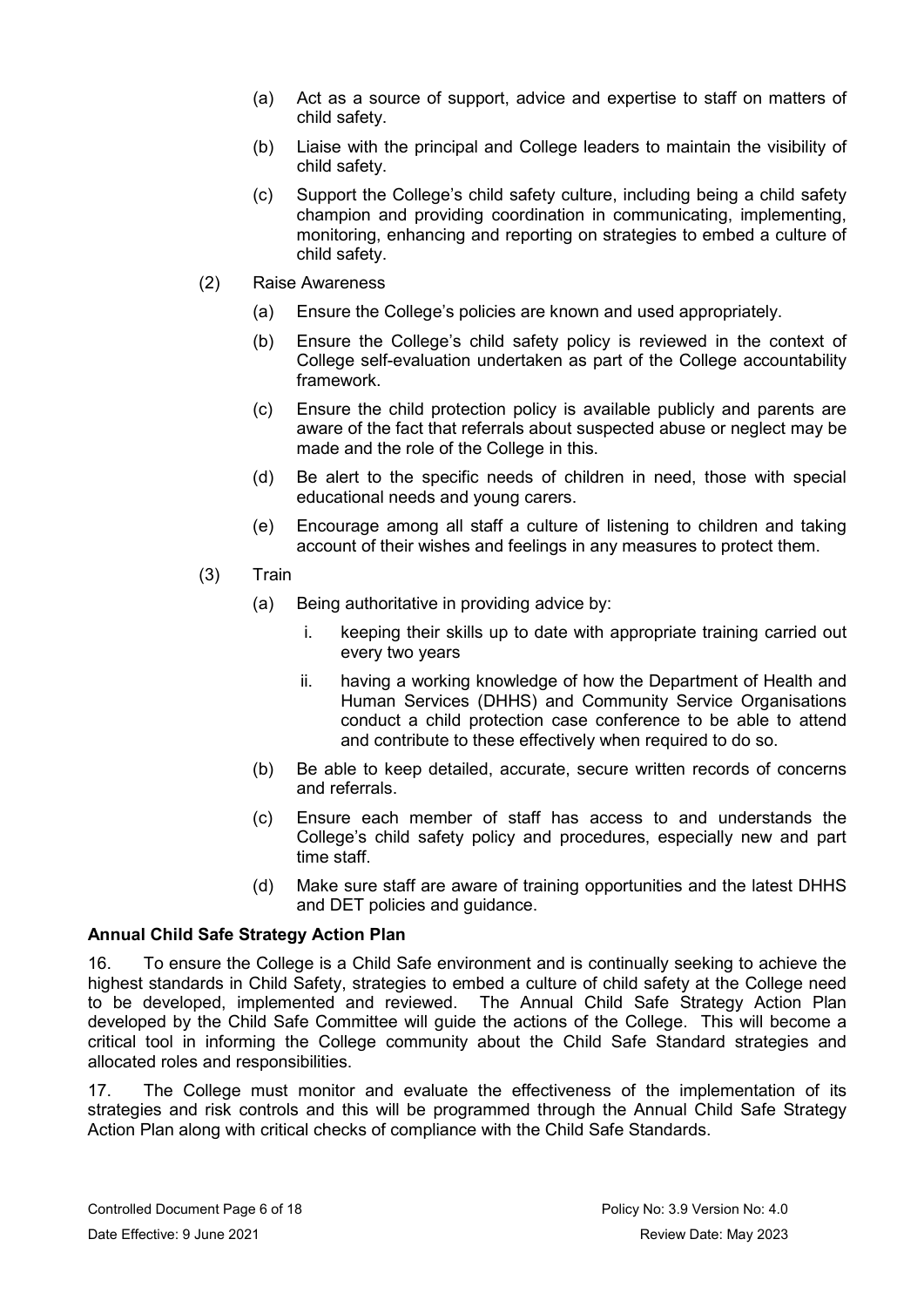# **Child Safety Code of Conduct**

18. At St Joseph's College, we expect College employees, volunteers, contractors and clergy to proactively ensure the safety of students at all times and to take appropriate action if there are concerns about the safety of any child at the College. All College staff must remain familiar with the relevant laws, the code of conduct, and policies and procedures in relation to child protection and to comply with all requirements.

19. We have developed a Child Safety Code of Conduct *Safeguarding Children and Young People* (attachment 3), which recognises the critical role that College staff play in protecting the students in our care and establishes clear expectations of College employees, volunteers, contractors and clergy for appropriate behaviour with children in order to safeguard them against abuse and or neglect.

20. Our Code also protects College staff through clarification of acceptable and unacceptable behaviour.

# **St Joseph's College Statement of Undertaking**

21. The College has developed a clear statement of undertaking that will be promulgated in prominent locations and on College information forums.

## **Student Safety and Participation**

22. At St Joseph's College, we actively encourage all students to openly express their views and feel comfortable about giving voice to the things that are important to them.

23. We teach students about what they can do if they feel unsafe and enable them to understand, identify, discuss and report on child safety. We listen to and act on any concerns students, or their parents or carers, raise with us.

## **Reporting and Responding**

24. Our College records any child safety complaints, disclosures or breaches of the Child Safety Code of Conduct, and stores the records in accordance with security and privacy requirements. Our College complies with legal obligations that relate to managing the risk of child abuse under the *Children, Youth and Families Act 2005 (Vic.)*, the *Crimes Act 1958 (Vic.)* and the recommendations of the *[Betrayal of Trust](http://www.parliament.vic.gov.au/fcdc/article/1788)* report.

25. Child protection reporting obligations fall under separate pieces of legislation with differing reporting requirements.

26. Our College's Policy 3.1 *Child Protection – Reporting Obligations* sets out the actions required under the relevant legislation when there is a reasonable belief that a child at our College is in need of protection or a criminal offence has been committed, and provides guidance and procedures on how to make a report.

27. Our policy assists staff, volunteers and families to:

- a. identify the indicators of a child or young person who may be in need of protection;
- b. understand how a 'reasonable belief' is formed;
- c. make a report of a child or young person who may be in need of protection, and
- d. comply with mandatory reporting obligations under child protection law and their legal obligations relating to criminal child abuse and grooming under criminal law.

28. Our College has also established internal processes to ensure that appropriate action is taken to respond to concerns about the wellbeing and/or safety of a student. Every person involved in St Joseph's College has a responsibility to understand the important and specific role they have individually and collectively to ensure that the wellbeing and safety of all children and young people is at the forefront of all they do and every decision they make.

29. The Deputy Principal Staff and Student Wellbeing is supported in responding through the robust wellbeing structure in place at St Joseph's College. Once immediate health and safety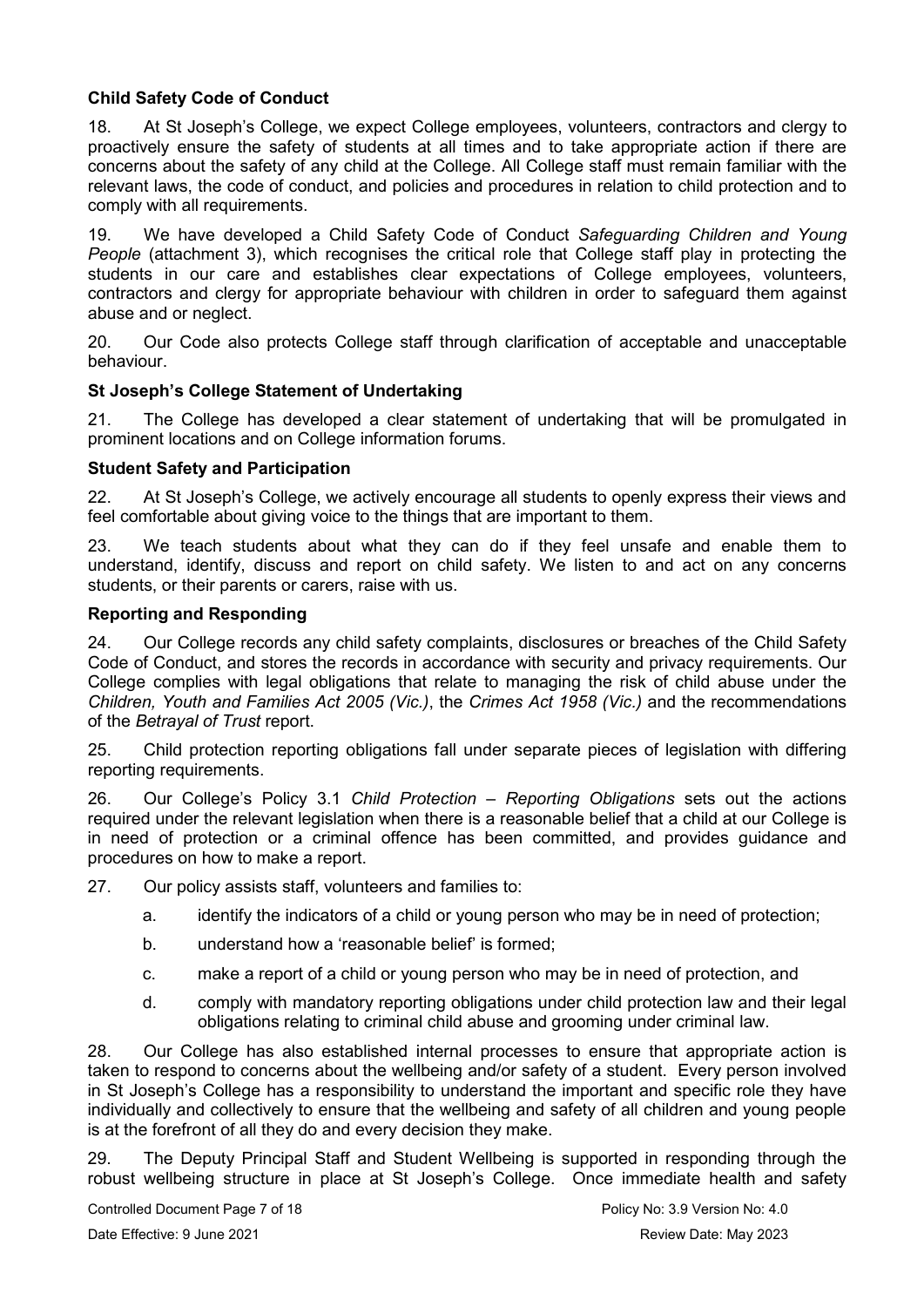concerns have been addressed, the College staff member must take steps to report the incident, suspicion or disclosure of child abuse as soon as practicable. In all cases, College staff members must report internally to the Principal or, if the Principal is involved in the allegation, the Leadership Team.

30. Our complaints and disclosure processes are detailed in the College's assurance and compliance system *Complispace.*

# **Screening and Recruitment of College Staff**

31. St Joseph's College will apply thorough and rigorous screening processes in the recruitment of employees and volunteers involved in child-connected work. Our commitment to child safety and our screening requirements are included in all advertisements for such employee, contractor and volunteer positions, and all successful applicants are provided with copies of the college's policies *Child Protection – Reporting Obligations, Child Safety* and the *Child Safety Code of Conduct.*

32. When recruiting and selecting employees, contractors and volunteers involved in childconnected work, we make all reasonable efforts to:

- a. confirm the applicant's Working with Children Check and National Police Check status and/or professional registration (as relevant)
- b. obtain proof of personal identity and any professional or other qualifications
- c. verify the applicant's history of work involving children
- d. obtain references that address the applicant's suitability for the job and working with children.

33. We have processes for monitoring and assessing the continuing suitability of College staff to work with children, including regular reviews of the status of Working with Children Checks and staff professional registration requirements such as Victorian Institute of Teaching (VIT) registration.

# **Child Safety – Education and Training for College Staff**

34. St Joseph's College provides employees, volunteers and clergy with regular and appropriate opportunities to develop their knowledge of, openness to and ability to address child safety matters. This includes induction, ongoing training and professional learning to ensure that everyone understands their professional and legal obligations and responsibilities, and the procedures for reporting suspicion of child abuse and neglect.

35. Specifically, St Joseph's College Geelong will include training in staff induction and regular renewal at least annually to all staff. Any changes identified by the Child Safety Lead will be briefed to all staff and reinforced to the broader college community through the newsletter and website.

36. At least annually, the College will ensure that appropriate guidance and training is provided to the College staff about:

- a. the individual and collective obligations and responsibilities for managing the risk of child abuse
- b. the child abuse risks in the College environment
- c. the College's current child safe standards

37. A schedule for further training to be provided to existing staff, members of the governing authority and College boards, on an annual basis will be detailed in the Annual Child Safe Strategy Action Plan.

38. It is a requirement that all teachers and nominated non-teaching staff complete the DET *Protecting Children – Mandatory and other Legal Obligations'* eLearning module annually.

- 39. Additionally, all Child Safety Officers are to complete:
	- a. Catholic Education Melbourne: *PROTECT: Identifying and responding to abuse*; and
	- b. Commission For Children and Young People information sessions:

Controlled Document Page 8 of 18 **Policy No: 3.9 Version No: 4.0** Policy No: 3.9 Version No: 4.0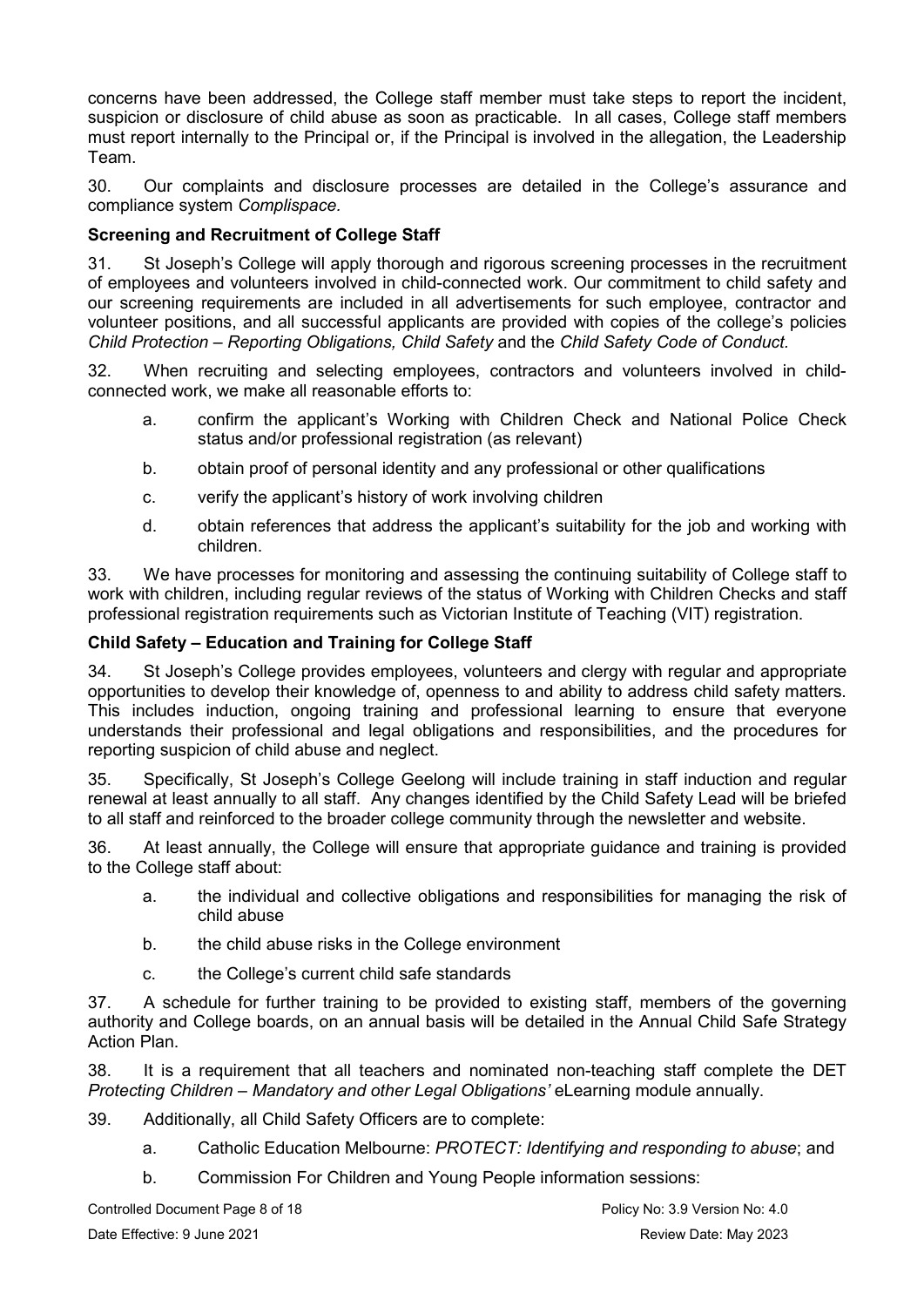- (1) Child Safe Standards, and
- (2) Reportable Conduct Scheme.

# **Risk Management**

40. Risk Management means identifying the potential for an incident or accident to occur and taking steps to reduce the likelihood or severity of its occurrence.

41. At St Joseph's College we are committed to proactively and systematically identifying and assessing risks to student safety across our whole College environment, and reducing or eliminating (where possible) all potential sources of harm. We document, implement, monitor and periodically review our risk management strategies for child safety and ensure that the strategies change as needed and as new risks arise.

42. The following is a diagram that illustrates the College's steps to ensure all risks are identified and addressed. These steps were taken from the Guide For Creating a Child Safe Organisation – Commission for Children and Young People / Victoria State Government 20[1](#page-8-0)5<sup>1</sup>. Explanatory notes for the steps are at attachment 4.



43. The Child Safety Lead will regularly review the Child Safety environment and provide reports or new strategies to the risk subcommittee.

# **Relevant Legislation**

- 44. The following relevant legislation is applicable:
	- a. *Children, Youth and Families Act 2005* (Vic.)
	- *b. Worker Screening Act 2020 (Vic)*
	- *c. Education and Training Reform Act 2006* (Vic.)
	- d. *Equal Opportunity Act 2010* (Vic.)
	- e. *Privacy Act 1988* (Cth)
	- f. *Crimes Act 1958* (Vic.) Three new criminal offences have been introduced under this Act:
		- (1) Failure to disclose offence: Any adult who forms a reasonable belief that a sexual offence has been committed by an adult against a child under 16 has

Controlled Document Page 9 of 18 **Policy No: 3.9 Version No: 4.0** Policy No: 3.9 Version No: 4.0

<span id="page-8-0"></span> $1$  http://www.ccyp.vic.gov.au/child-safe-standards.htm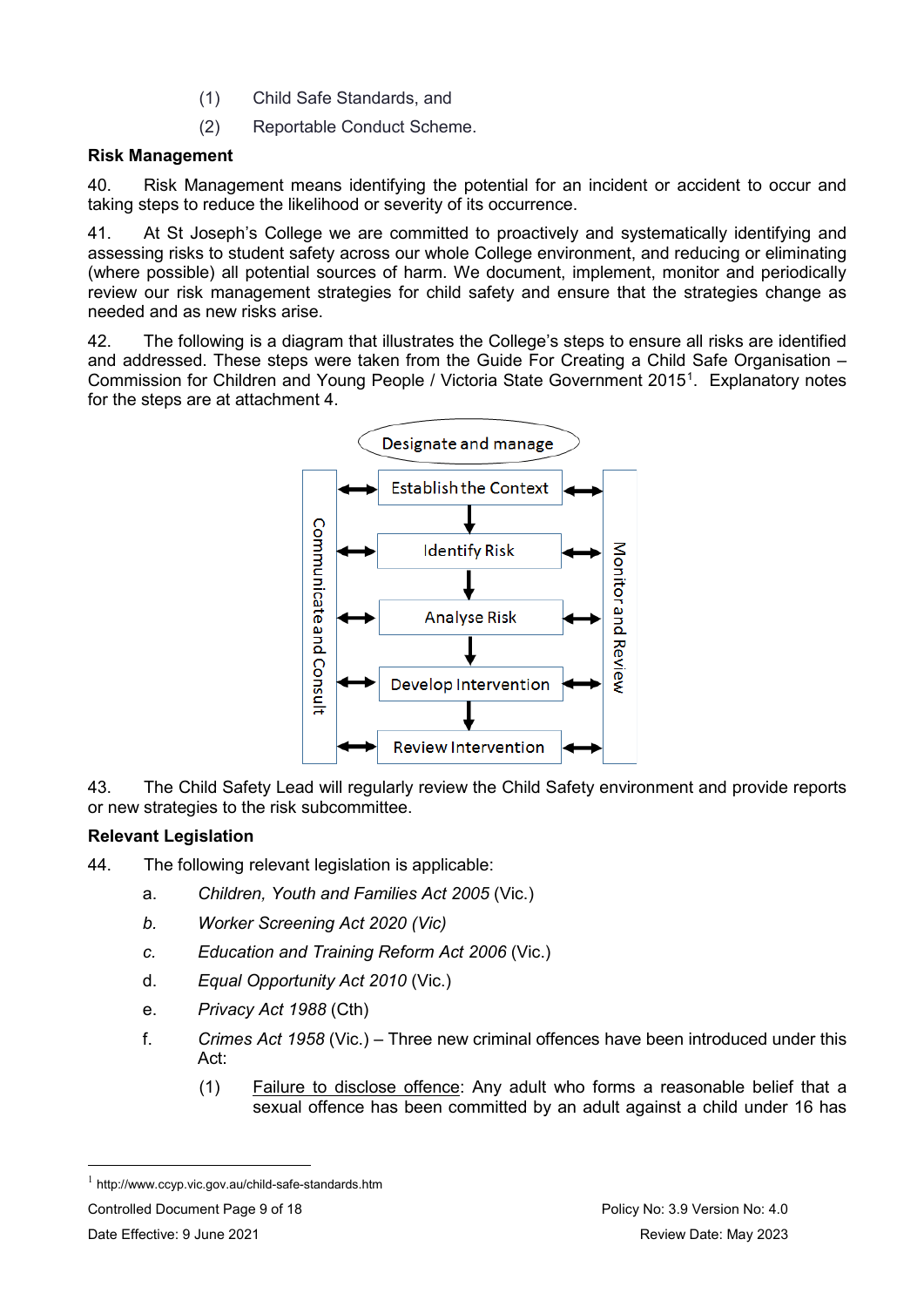an obligation to report that information to police. Failure to disclose the information to police is a criminal offence.

- (2) Failure to protect offence: The offence will apply where there is a substantial risk that a child under the age of 16 under the care, supervision or authority of a relevant organisation will become a victim of a sexual offence committed by an adult associated with that organisation. A person in a position of authority in the organisation will commit the offence if they know of the risk of abuse and have the power or responsibility to reduce or remove the risk, but negligently fail to do so.
- (3) Grooming offence: This offence targets predatory conduct designed to facilitate later sexual activity with a child. Grooming can be conducted in person or online, for example via interaction through social media, web forums and emails.

# **Related Catholic Education Melbourne Policies**

- 45. The following Catholic Education Melbourne policies are applicable:
	- a. *CECV Guidelines Relating to the Employment of Staff*
	- b. Policy 2.19: *Child Protection – Reporting Obligations*
	- *c.* Policy 2.20: *[Complaints Policy](https://www.cem.edu.au/About-Us/Policies/Child-Protection-Reporting-Obligations.aspx)*
	- *d.* Policy 2.26*[: Pastoral Care of Students](https://www.cem.edu.au/About-Us/Policies/Pastoral-Care-of-Students.aspx) in Catholic Schools*
	- *e. [CECV Positive Behaviour Guidelines](https://cevn.cecv.catholic.edu.au/Melb/Document-File/Students-Support/Autism-Spectrum-Disorder/Supporting-Students-with-an-ASD/Positive-Behaviour-Support/CECV-Positive-Behaviour-Guidelines.pdf)*

# **Related St Joseph's College Policies**

- 46. The following are related St Joseph's College policies:
	- a. Policy 3.1 *Child Protection – Reporting Obligations*
	- b. Policy 4.2 *Bullying and Harassment Policy*
	- c. Policy 4.3 *Equal Opportunity Policy*
	- d. Policy 4.4 *Complaint Handling Procedure*
	- e. Policy 4.6 *Code of Ethics/Professionalism Policy*

# **Consequences of Breaching this Policy**

47. Where an employee is suspected of breaching any obligation, duty or responsibility within this Policy, St Joseph's College may start the process under clause 13 of the *Victorian Catholic Education Multi Enterprise Agreement 2018* (VCEMEA) for managing employment concerns. This may result in disciplinary consequences.

48. Where the principal is suspected of breaching any obligation, duty or responsibility within this policy, the concerned party is advised to contact the Chief Executive Officer, Edmund Rice Education Australia. Relevant notification should also be made to Catholic Education Melbourne (Office of Professional Conduct, Ethics and Investigation).

49. Where any other member of the College community is suspected of breaching any obligation, duty or responsibility within this policy, the College is to take appropriate action, including in accordance with Policy 3.1 *Child Protection Reporting Obligations*, and Policy 4.4 *Complaint Handling Procedure* and/or contact Catholic Education Melbourne (Office of Professional Conduct, Ethics and Investigation).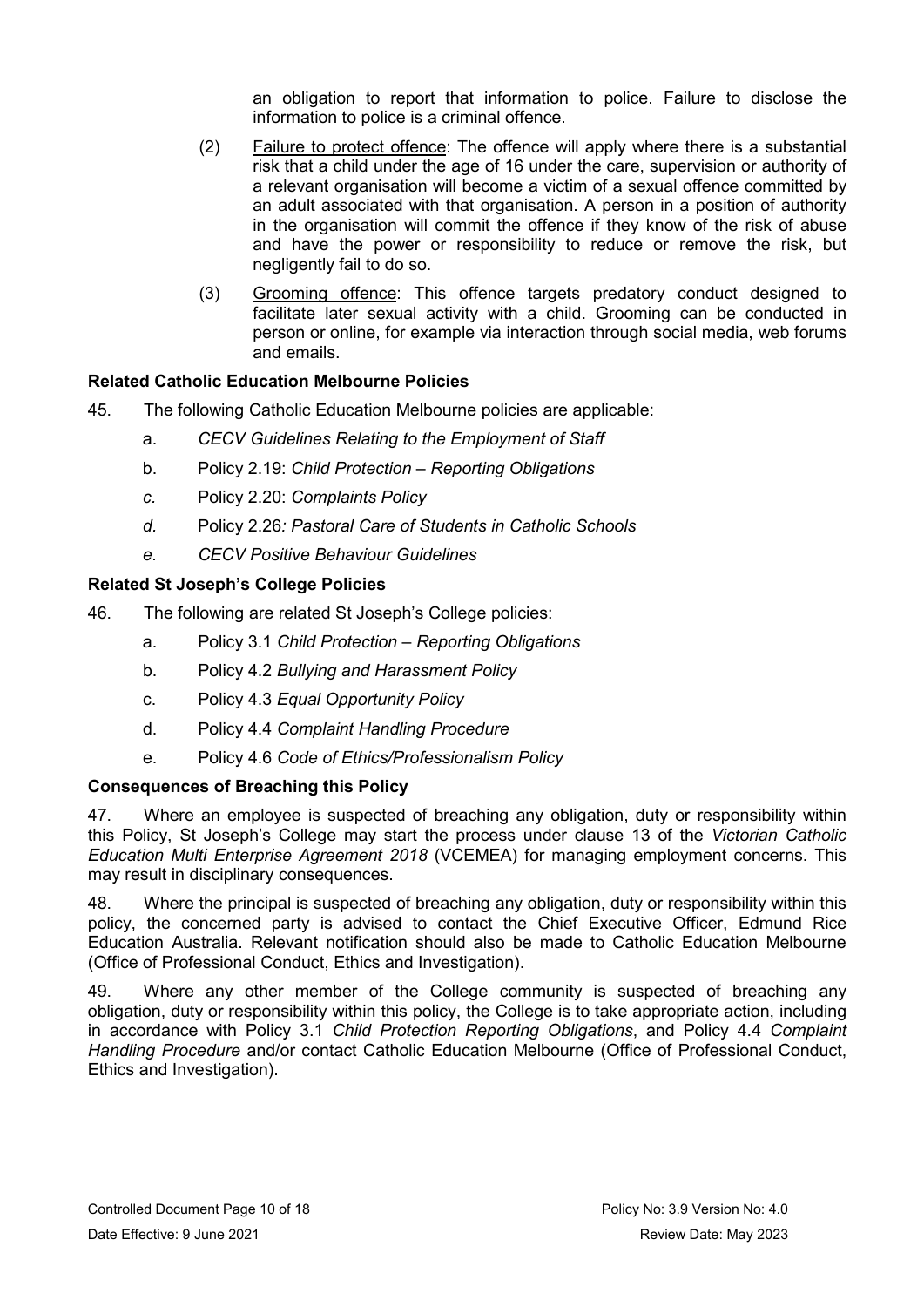# **CONCLUSION**

50. The responsibility placed on schools to keep students safe from harm, including all forms of abuse in our school environment, on campus, online and in other locations provided by the school is implicit in the Catholic beliefs and practices.

*Arise, for it is your task, and we are with you; be strong and do it.* (Ezra 10:4)

51. The College expects that all employees and volunteers will abide by this policy and all related policies.

# **Policy Review**

52. At St Joseph's College we are committed to continuous improvement of our child safety systems and practices. We intend this policy to be a dynamic document that will be regularly reviewed to ensure it is working in practice and updated to accommodate changes in legislation or circumstance.

53. The custodian of this Policy is the Child Safety Lead. It will be reviewed at a minimum annually to take account of any changed legislation, expectations or practices.

# **Authority**

54. This policy has been authorised by the St Joseph's College Advisory Council.

# **References**

55. The following references are appropriate to this policy:

- a. Catholic Education Commission of Victoria Ltd (CECV) 2016, *Commitment Statement to Child Safety: A safe and nurturing culture for all children and young people in Catholic schools*.
- b. Catholic Education Commission of Victoria Ltd (CECV) 2018, *Victorian Catholic Education Multi Enterprise Agreement 2018*, CECV.
- c. Congregation for Catholic Education 1997, *The Catholic School on the Threshold of the Third Millennium*, Vatican.
- d. Department of Education, 2018, *[PROTECT: Identifying and responding to all forms of](http://www.cecv.catholic.edu.au/getmedia/ebe135a4-d1b3-48a0-81fe-50d4fc451bcd/Identifying-and-Responding-to-All-Forms-of-Abuse.aspx)  [abuse in Victorian schools](http://www.cecv.catholic.edu.au/getmedia/ebe135a4-d1b3-48a0-81fe-50d4fc451bcd/Identifying-and-Responding-to-All-Forms-of-Abuse.aspx)*.
- e. State of Victoria 2016, *Child Safe Standards – Managing the Risk of Child Abuse in Schools: Ministerial Order No. 870*, Education & Training Reform Act 2006, Victorian Government Gazette No. S2.
- f. Parliament of Victoria, Family and Community Development Committee, 2013, [Betrayal of Trust.](http://www.parliament.vic.gov.au/fcdc/inquiries/article/1788)

# **Attachments:**

- 1. [CECV Commitment Statement to Child Safety](http://cevn.cecv.catholic.edu.au/WorkArea/DownloadAsset.aspx?id=8589940582)
- *2.* EREA [Commitment Statement to Child Safety](http://cevn.cecv.catholic.edu.au/WorkArea/DownloadAsset.aspx?id=8589940582)
- *3.* St Joseph's College Code of Conduct *Safeguarding Children and Young People*
- 4. St Joseph's College *Statement of Undertaking*
- 5. Explanatory notes Risk Management Strategy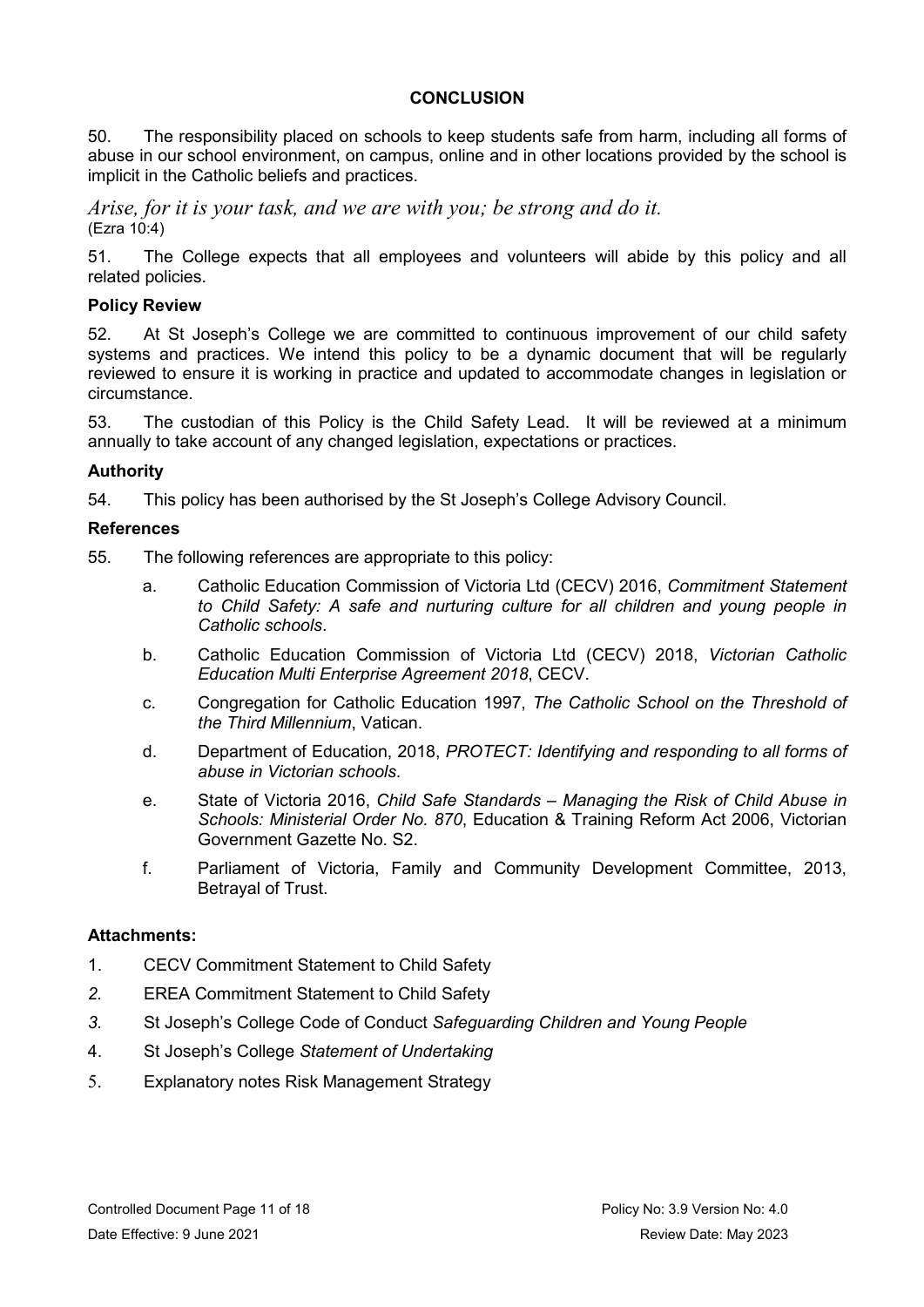## **ATTACHMENT 1 TO** S.IC POLICY 3.9



# **CECV Commitment Statement to Child Safety**

A safe and nurturing culture for all children and young people in Catholic schools

The Statement is intended to provide the central focus for child safety<sup>1</sup> across Catholic education in Victoria, built around a unified understanding of the moral imperative and overarching commitments that underpin our drive for improvement and cultural change.

The Catholic school sets out to be a school for the human person and of human persons. 'The person of each individual human being, in his or her material and spiritual needs, is at the heart of Christ's teaching: that is why the promotion of the human person is the goal of the Catholic school'.

(Congregation for Catholic education 1997, par. 9)

The Catholic Education Commission of Victoria Ltd (CECV) holds the care, safety and wellbeing of children and young people as a central and fundamental responsibility of Catholic education. This commitment is drawn from and inherent to the teaching and mission of Jesus Christ, with love, justice and the sanctity of each human person at the heart of the Gospel

The CECV has a universal expectation for the protection of children. It is resolutely committed to ensuring that all those engaged in Catholic education in Victoria promote the inherent dignity of children and young people and their fundamental right to be respected and nurtured in a safe school environment. This is particularly so for the most vulnerable children, including Aboriginal and Torres Strait Islander children, children from culturally and/or linguistically diverse backgrounds, and children with a disability.

Catholic schools have a moral, legal and mission-driven responsibility to create nurturing school environments where children and young people are respected, their voices are heard and where they are safe and feel safe. When allegations of abuse concerning children and young people are raised, Catholic schools will take prompt action to have these appropriately referred and investigated. While the context and reality at each Catholic school will differ, the fundamental issues of understanding effective practices in child safety and identifying and responding to child harm remain the same. All schools must strive for continual improvement that is responsive to emerging thinking, evidence and practice, so as to eliminate the possibility of abuse occurring in the first place.

Creating child-safe school environments is a dynamic process that involves active participation and responsibility by schools, families and their communities. It is marked by collaboration, vigilance and proactive approaches across policies, procedures, curriculum and practices.

Every person involved in Catholic education has a responsibility to understand the important and specific role he/she plays individually and collectively to ensure that the wellbeing and safety of all children and young people is at the forefront of all they do and every decision they make.

As defined by the Victorian Government Special Gazette No. 2 (2016), 'children and young people' in this document refers to those children and young people enrolled as students in Catholic schools in Victoria







Controlled Document Page 12 of 18 Date Effective: 9 June 2021

Policy No: 3.9 Version No: 4.0 Review Date: May 2023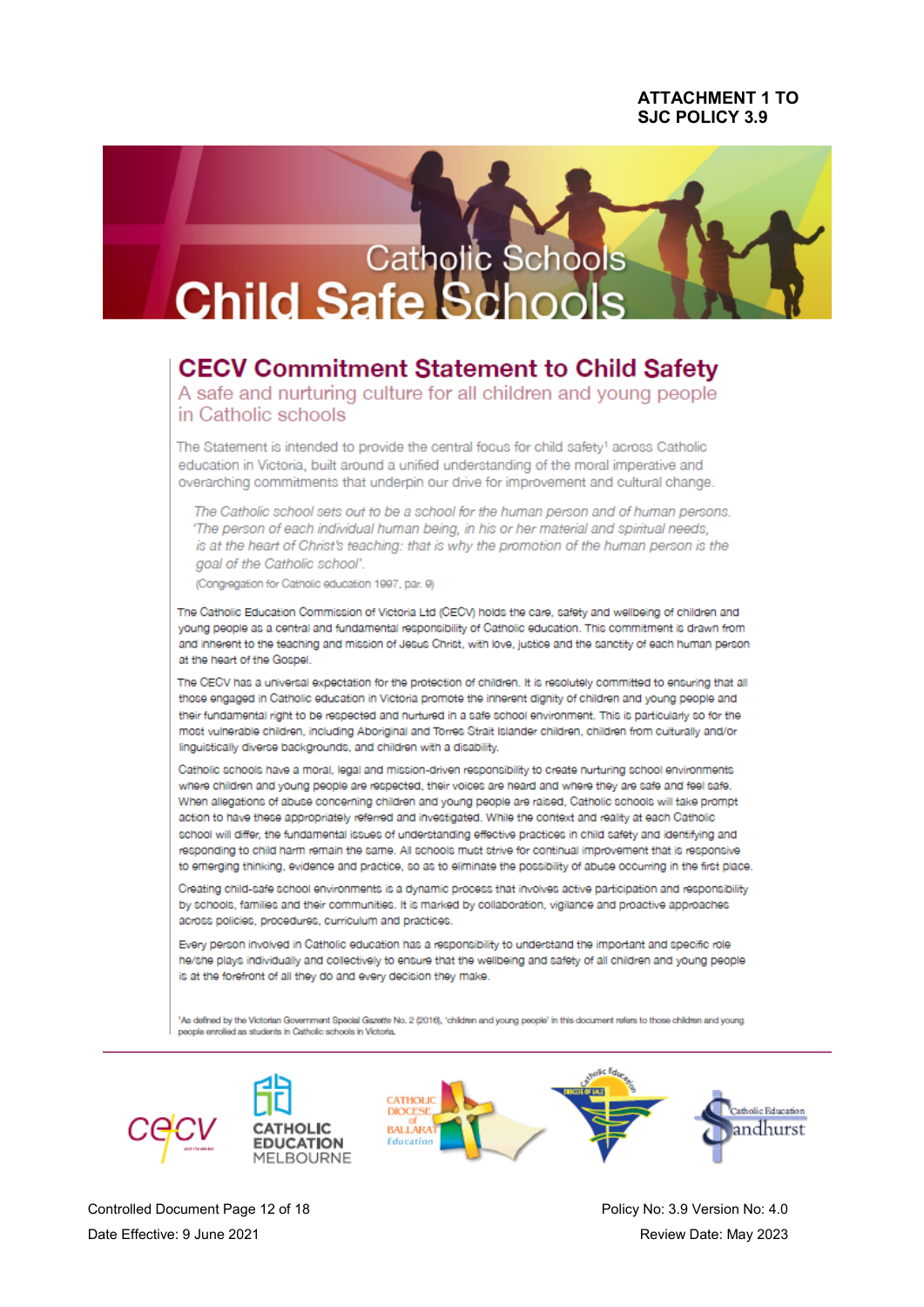

The CECV commits to providing a safe and nurturing culture for all children and young people in Victorian Catholic schools through:

# Upholding the primacy of the safety and wellbeing of children and young people.

At all times, the ongoing safety and wellbeing of all children and young people will be the primary focus of care and decision-making, with particular attention paid to the cultural safety of Aboriginal and Torres Strait Islander children and children from culturally and/or linguistically diverse backgrounds, as well as the safety of children with a disability

To create and maintain a safe and nurturing culture, schools will actively and continually develop and review all policies, processes and practices, informed by emerging thinking and evidence.

# Empowering families, children, young people and staff to have a voice and raise concerns.

Schools, in partnership with families, will ensure children and young people, are engaged and active participants in decision-making processes, particularly those that have an impact on their safety.

This means that the views of staff, children, young people and families are taken seriously and their concerns are addressed in a just and timely manner. Children and young people are also provided with the necessary skills and knowledge to understand and maintain their personal safety and wellbeing.

# Implementing rigorous risk-management and employment practices.

Schools will systematically and continually identify and assess risks to child safety and will eliminate (where possible) or reduce all potential sources of harm. Effective risk management will be embedded in school life through effective, transparent and well-understood policies, procedures and practices.

Schools will employ highly competent and professional staff who are formed and challenged to maintain the safety of all students. The high-quality of staff appointments will be upheld through rigorous employment and staff review processes and practices.

Catholic education will stay abreast of current legislation and will meet their legislative duties to protect the safety and wellbeing of children and young people in their care, including the Victorian Child Safe Standards (Victorian Government 2016), mandatory reporting, grooming, failure to disclose and failure to protect requirements.

#### References

Congregation for Catholic education 1997, The Catholic School on the Threshold of the Third Millennium, Vatican, Vatican City, accessed 24 February 2016 www.vatican.va/roman\_curia/congregations/ccatheduc/documents/ro\_con\_ccatheduc\_doc\_27041998\_school2000\_en.html.

State of Victoria, Department of Education and Training 2016, Child Safe Standards - Managing the Risk of Child Abuse in Schools Ministerial Order No. 870, Education & Training Reform Act 2006, Gazette No. S2, accessed 16 May 2016 www.gazette.vic.gov.au/gazette/Gazettes2016/GG2016S002.pdf.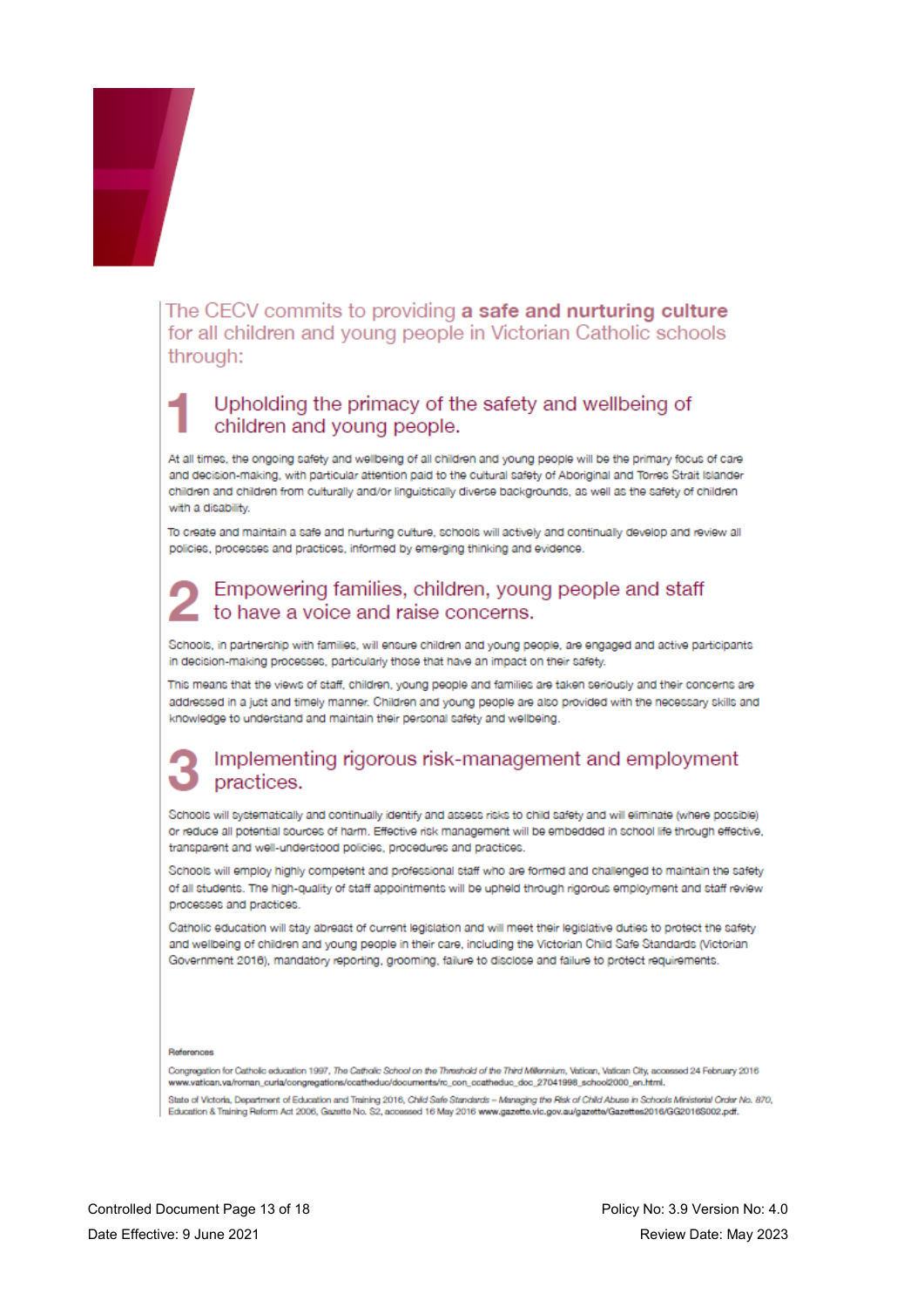

### **Edmund Rice Education Australia Statement of Commitment to Child Safety**

All children and young people have a right to feel safe and be safe.

Edmund Rice Education Australia (EREA) is committed to embedding a culture where the safety, wellbeing, and participation of all children and young people under our care is paramount. Particular attention is given to the needs of vulnerable children and young people, including Aboriginal and Torres Strait Islander children and voung people, children and voung people with disability and mental health issues, children and voung people from culturally and/or linguistically diverse backgrounds, children and young people who are unable to live at home, and those who identify as lesbian, gay, bisexual, transgender or intersex. We are committed to at all times acting in the best interests of children and young people.

We have zero tolerance of child abuse and all allegations and safety concerns are treated very seriously and consistent with our robust safeguarding policies and procedures. EREA is committed to nurturing the wellbeing of all children and young people, respecting their dignity, ensuring their safety and protecting them from abuse and other harm. EREA, its schools and its staff, contractors and volunteers have legal and moral obligations to respond swiftly including contacting authorities where relevant when we are concerned about a child's safety. which we follow rigorously.

EREA and its schools demonstrate commitment to the safety and wellbeing of children and young people by:

- taking into consideration the views of children and young people about decisions that affect their safety and wellbeing:
- empowering children and young people by taking their views seriously, and addressing any concerns they may have;
- acknowledging the cultural diversity of families, and being sensitive to how this may impact on child safety;
- taking proactive steps to prevent child abuse, and identifying risks early so that such risks may be removed or reduced;
- involving families, carers and relevant communities in decision making processes that support the development of a child safe culture;
- continuously reviewing and improving our systems and practices to protect children and young people from abuse:
- providing children and young people with the knowledge and skills to understand and maintain their own personal safety;
- ensuring that EREA and its schools have in place strategies to embed and enhance a culture of child safety and wellbeing through the leadership, governance and culture of the organisation;
- applying robust human resources and recruitment practices for all staff, contractors and volunteers;
- providing regular training and education on recognising the nature and indicators of child abuse and other harm, responding to safeguarding risks and how to build culturally safe environments for children and young people;
- implementing specific policies, procedures, training and a National Code of Conduct and a set of Child Safeguarding Standards to support the achievement of a child safe culture;
- listening to concerns about the safety of children, and suggestions to improve the child safety processes in place:
- responding swiftly to any child safety concerns and implementing clear procedures for managing and reporting child safety concerns; and
- ensuring that every person involved in EREA and its schools understands the important and specific role they play individually and collectively to ensure that the safety and wellbeing of all children and young people is at the forefront of all they do and every decision they make.

### Statement endorsed by the EREA Board 1 June 2020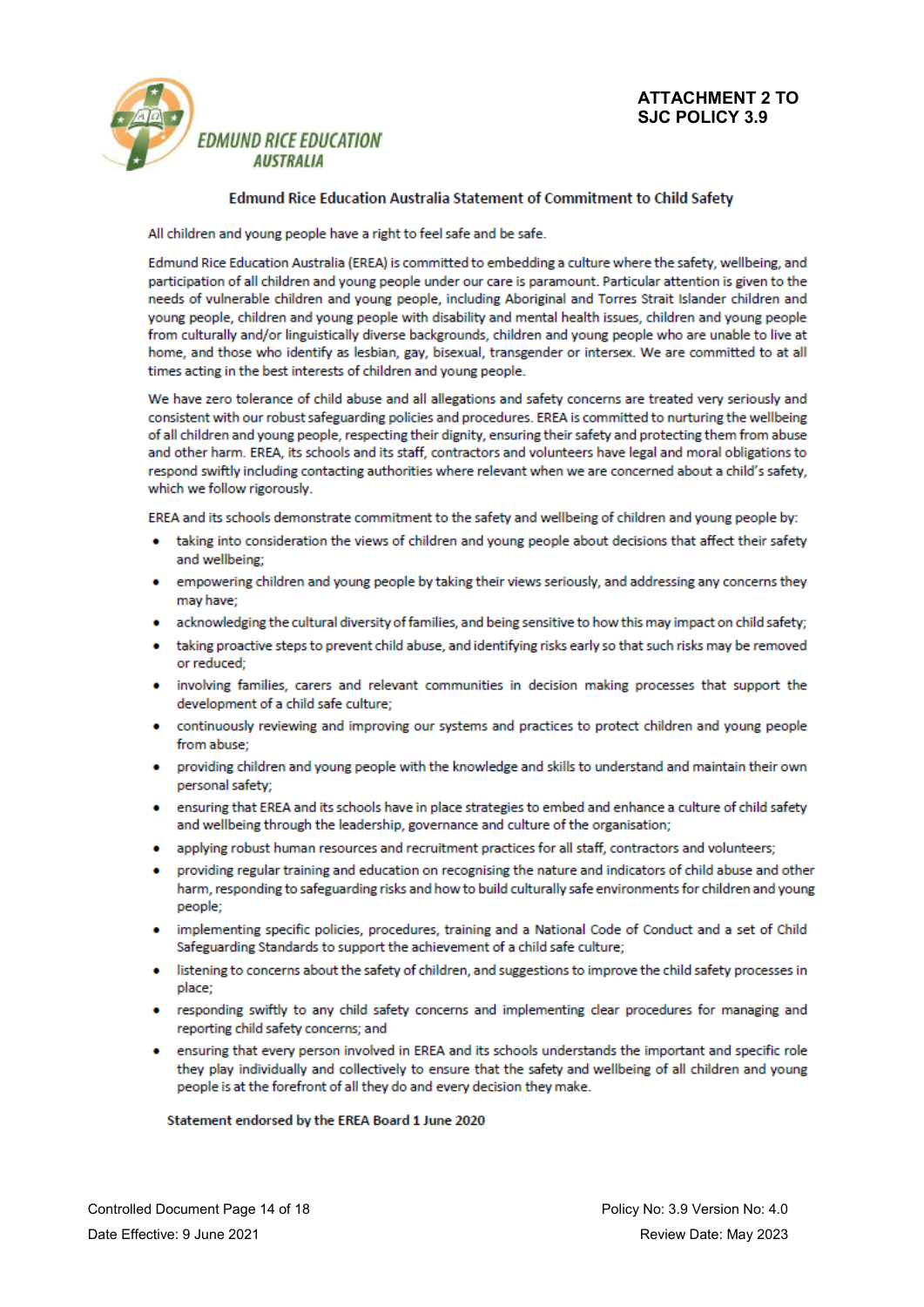

# **ATTACHMENT 3 TO SJC POLICY 3.9**

# **St Joseph's College Code of Conduct**

# **Safeguarding Children and Young People**

*Arise, for it is your task, and we are with you; be strong and do it.* (Ezra 10:4)

This Code of Conduct has a specific focus on safeguarding children and young people at St Joseph's College Geelong against sexual, physical, psychological and emotional abuse or neglect. It is intended to complement other professional and/or occupational codes.

All staff, volunteers, contractors, clergy and board/school council members at St Joseph's College Geelong are expected to actively contribute to a school culture that respects the dignity of its members and affirms the Gospel values of love, care for others, compassion and justice. They are required to observe child safe principles and expectations for appropriate behaviour towards and in the company of children, as noted below.

# **Acceptable behaviours**

- ❖ Behave as a positive role model for students.
- $\mathbf{\hat{P}}$  Promote the safety, welfare and wellbeing of students.
- \* Be vigilant and proactive with regard to student safety and child protection issues.
- $\mathbf{\hat{P}}$  Provide age-appropriate supervision for students.
- \* Comply with guidelines published by the School with respect to child protection.
- \* Treat all members of our community, including students, with dignity, respect, sensitivity and fairness.
- $\mathbf{\hat{P}}$  Promote the safety, participation and empowerment of students with a disability.
- \* Promote the cultural safety, participation and empowerment of linguistically and culturally diverse students.
- Use positive and affirming language towards students.
- $\mathbf{\hat{P}}$  Encourage students to 'have a say', participate, and then listen to them with respect.
- \* Respect cultural, religious and political differences.
- \* Help provide an open, safe and supportive environment for all students to interact and socialise.
- \* Intervene when students are engaging in inappropriate bullying behaviour towards others or acting in a humiliating or vilifying way.
- ❖ Report any breaches of the Child Safe Code of Conduct.
- \* Report concerns about child safety to the School's Child Protection Officers and ensure that your legal obligations to report allegations externally are met.
- \* Ensure as quickly as possible that students involved in an allegation of child abuse are safe.
- \* Call the Police on 000 if you have immediate concerns for a student's safety.
- \* Respect the privacy of students and their families and only disclose information to people who have a need to know.

# **Unacceptable behaviours**

- \* Engage in any form of inappropriate behaviour towards students or expose students to such behaviour.
- $\mathbf{\hat{P}}$  Use prejudice, oppressive behaviour or inappropriate language with students.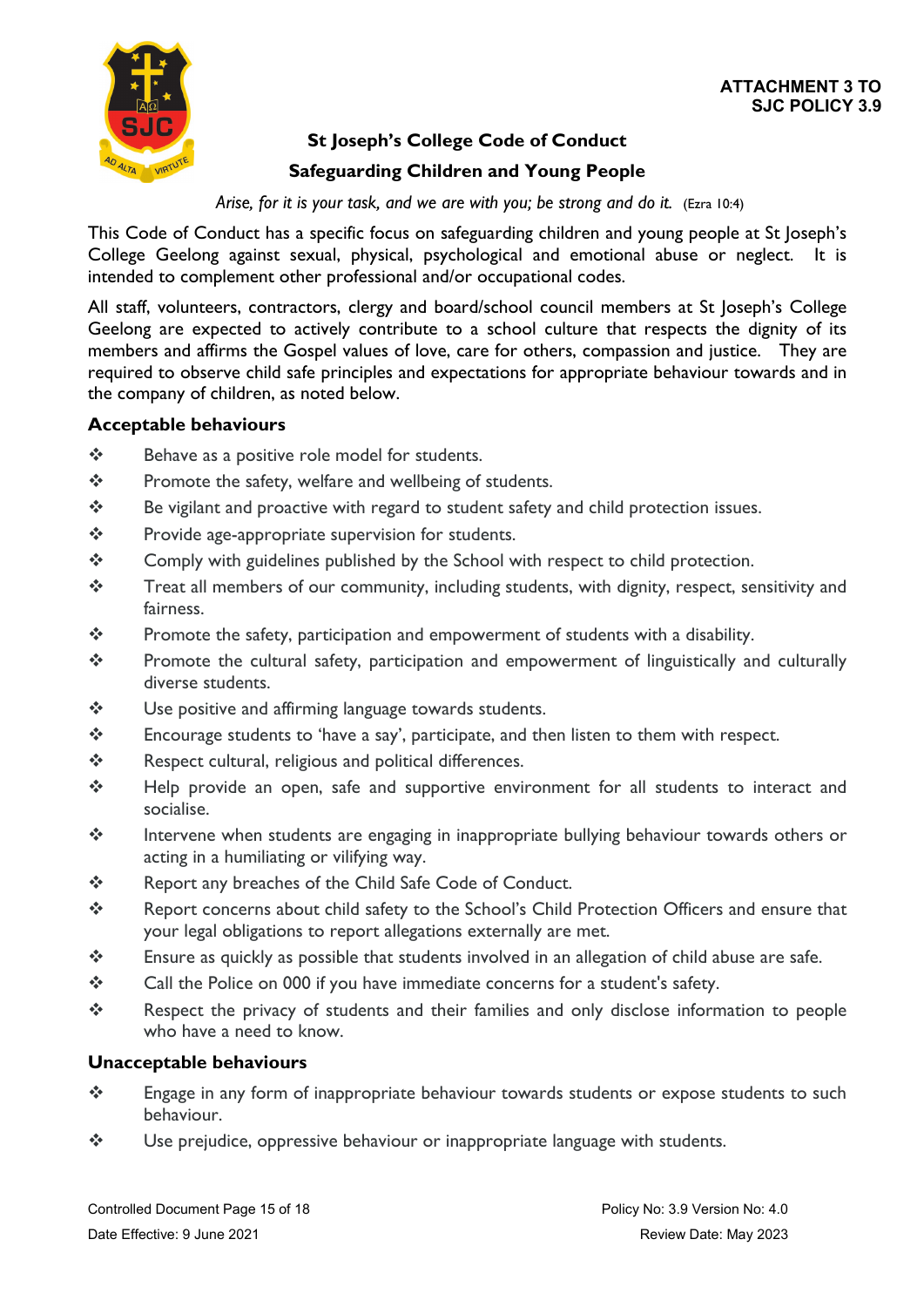- Express personal views on or discriminate against any student based on culture, race, sexuality, ethnicity or disability.
- Engage in open discussions of an adult nature in the presence of students.
- \* Engage in any form of sexual conduct with a student including making sexually suggestive comments and sharing sexually suggestive material.
- $\mathbf{\hat{P}}$  Engage in inappropriate or unnecessary physical conduct or behaviours including doing things of a personal nature that a student can do for themselves, such as toileting or changing clothes.
- \* Engage in any form of physical violence towards a student including inappropriately rough physical play.
- \* Use physical means or corporal punishment to discipline or control a student.
- \* Engage in any form of behaviour that has the potential to cause a student serious emotional or psychological harm.
- \* Develop 'special relationships' with students that could be seen as favouritism (for example, the offering of gifts or special treatment for specific students).
- $\mathbf{\hat{P}}$  Engage in private meetings with a student that is not your own child.
- \* Engage in inappropriate personal communications with a student through any medium, including any online contact or interactions with a student.
- \* Take or publish (including online) photos, movies or recordings of a student without parent/carer consent.
- \* Post online any information about a student that may identify them unless it is necessary for the school's activities or you have consent from the student and/or their parents/guardians. Identifying information includes things such as the student's full name, age, email address, telephone number, residence, school, or details of a club or group they may attend.
- ❖ lgnore or disregard any suspected or disclosed child abuse.

I, the same of the state of the state of the state of the state of the state of the state of the state of the state of the state of the state of the state of the state of the state of the state of the state of the state of obligations under the above Code of Conduct.

Signature: \_\_\_\_\_\_\_\_\_\_\_\_\_\_\_\_\_\_\_\_\_\_\_\_\_\_\_\_\_\_\_\_\_\_\_\_\_\_ Date: \_\_\_\_\_\_\_\_\_\_\_\_\_\_\_\_\_\_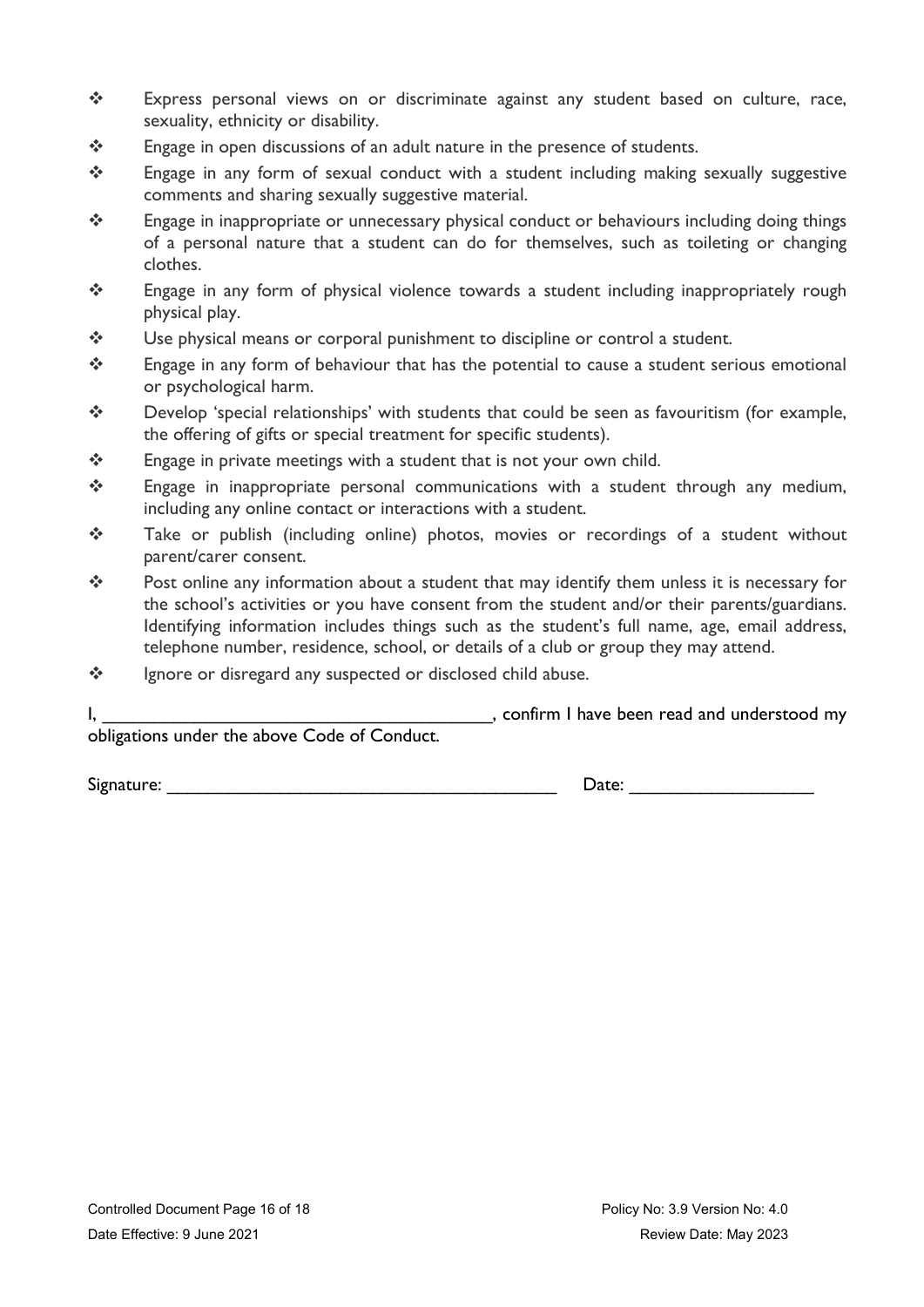

# **St Joseph's College Statement of Undertaking Protecting Our Children**

*How precious is Your loving kindness, O God! Therefore the children of men put their trust under the shadow of Your wings.* (Psalm 36:7)

All students enrolled at St Joseph's College have the right to feel safe and be safe. The wellbeing of children in our care will always be our first priority and we do not and will not tolerate child abuse. We aim to create a child-safe and child-friendly environment where children are free to enjoy life to the full without any concern for their safety. There is particular attention paid to the most vulnerable children, including Aboriginal and Torres Strait Islander children, children from culturally and/or linguistically diverse backgrounds, and children with a disability.

### **Our commitment to our students**:

- *We commit to the safety and wellbeing of all children and young people enrolled in our school.*
- *We commit to providing children and young people with positive and nurturing experiences.*
- *We commit to listening to children and young people and empowering them by taking their views seriously, and addressing any concerns that they raise with us.*
- *We commit to taking action to ensure that children and young people are protected from abuse or harm.*
- *We commit to teaching children and young people the necessary skills and knowledge to understand and maintain their personal safety and wellbeing.*
- *We commit to seeking input and feedback from students regarding the creation of a safe school environment.*

### **Our commitment to parents and carers:**

- *We commit to communicating honestly and openly with parents and carers about the wellbeing and safety of their children.*
- *We commit to engaging with, and listening to, the views of parents and carers about our child-safety practice, policies and procedures.*
- *We commit to transparency in our decision-making with parents and carers where it will not compromise the safety of children or young people.*
- *We commit to acknowledging the cultural diversity of students and families, and being sensitive to how this may impact on student safety issues.*
- *We commit to continuously reviewing and improving our systems to protect children from abuse.*

### **Our commitment to our school staff:**

Charles Charles

- *We commit to providing all St Joseph's College staff with the necessary support to enable them to fulfil their roles. This will include regular and appropriate learning opportunities.*
	- *We commit to providing regular opportunities to clarify and confirm policy and procedures in relation to child safety and young people's protection and wellbeing. This will include annual training in the principles and intent of the Child Safety Policy and Child Safety Code of Conduct, and staff responsibilities to report concerns.*

 *We commit to listening to all concerns voiced by St Joseph's College staff, clergy, volunteers, and contractors about keeping children and young people safe from harm.*

 $\sim$  2.9  $\sim$  3.9  $\sim$  3.9  $\sim$  17  $\sim$  17  $\sim$  17  $\sim$  17  $\sim$  17  $\sim$  17  $\sim$  17  $\sim$  17  $\sim$  17  $\sim$  17  $\sim$  17  $\sim$  17  $\sim$  17  $\sim$  17  $\sim$  17  $\sim$  17  $\sim$  17  $\sim$  17  $\sim$  17  $\sim$  17  $\sim$  17  $\sim$  17  $\sim$  17  $\sim$  17  $\$ 

 *We commit to providing opportunities for St Joseph's College school employees, volunteers, contractors and clergy to receive formal debriefing and counselling arising from incidents of the abuse of a child or young person.*

Date Effective: 9 June 2021 Review Date: May 2023